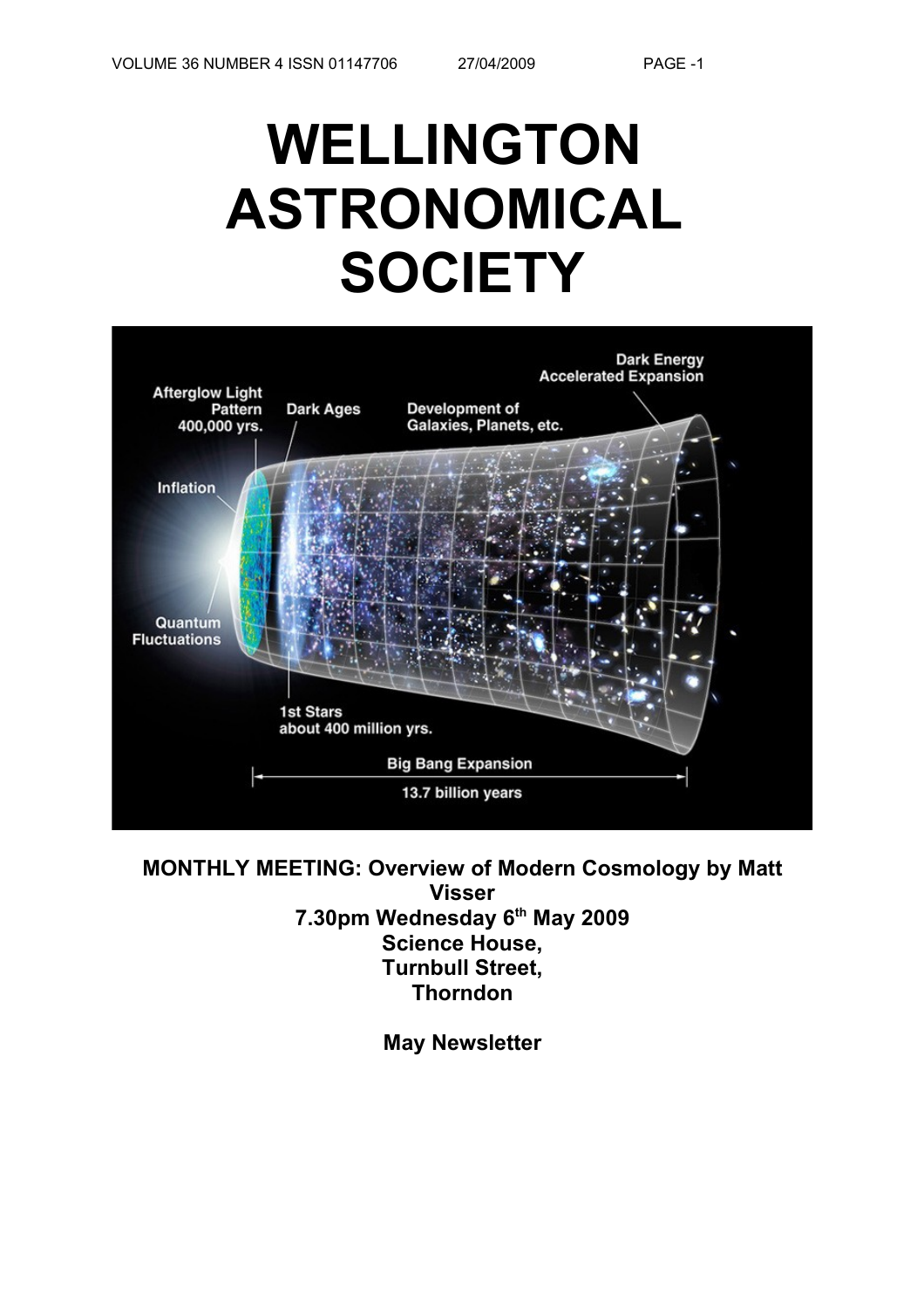|                                                                           | Page    |                                | Page    |
|---------------------------------------------------------------------------|---------|--------------------------------|---------|
| Abstract for Monthly talk- Matt Visser                                    | 2       | <b>Newsletter</b>              | 6       |
| Observing at Pauatahanui                                                  | 2       | <b>RASNZ Conference</b>        | 6       |
| Observing at Thomas King                                                  | 2       | Editorial disclaimer           | 6       |
| President's Report                                                        | $2 - 3$ | ACE astronomy                  | 6       |
| Overview of Ross Powell's talk                                            | 3       | What's in the sky in May       | $6 - 7$ |
| Photos from 100 hours of astronomy at<br><b>Wellington Public library</b> | 4       | <b>Council Contact details</b> | 7       |
| 100 hours of astronomy in Levin                                           | 5       | May sky map                    | 8       |
| WAS dobsonian wonders                                                     | 5       |                                |         |

#### **CONTENTS**

#### **Overview of Modern Cosmology by Professor Matt Visser**

Modern cosmology is an interesting mixture --- some aspects of cosmology are now precision science; other aspects are much more uncertain. I will discuss dark matter, dark energy, and the accelerating expansion of the universe. Professor Matt Visser from Victoria University.

#### **Observing at Pauatahanui**

There will be no star party at Pauatahanui in May due to the RASNZ Conference,

## **Thomas King Observatory**

All public observing evenings will be held at the Thomas King Observatory run by our Observatory Director Ross Powell. There are public observing evenings at the Thomas King nearly every Saturday evening starting as soon as it gets dark depending on the weather. Ring Ross on 389 9765.The Thomas King Observatory is owned by the Carter Observatory and this building must be looked after as it is an Historic Building. and so is the Grubb telescope of 1882 it houses.

## **President's Report**

April opened with a Childrens Story Time at the Porirua City Library which I attended and this talk was well attended by about 30 children and their parents this also coincided with the WAS talk by Dave MacLennan from the Spaceflight association. This talk was well attended and very well presented by Dave.

On April 2nd another children's time talk was presented by Haritina a friend of mine this was at 4pm and was well attended by about 20 children and their parents. In the evening I presented a talk to the Library called "What is the Right Telescope for You" the attendance was quite small but was very well received.

On April 3rd was the beginning of the 100hrs of astronomy and we started it off with Ross Powell at the Porirua City Library and giving and excellent presentation about the Sun on one of the Libraries display screens both Paul Moss and I were in attendance along with several other public. This was followed with Solar viewing in Porirua at 12 noon outside the newly finished Te Rauparaha centre where a number of people were able to view the Sun through the H-Alpha Filter which is on loan to me from Carter Observatory.

On April 4th the 100hrs of Astronomy started at 10am for us in the Civic Square outside the Wellington City Library where I set up my 6" refractor with the H-Alpha Filter on loan from Carter and it sat on a driven equatorial mount. This enabled us to track the sun all day with only a minor adjustment. Chris Mongatti and I looked after the telescope until 5pm.While we were setting up a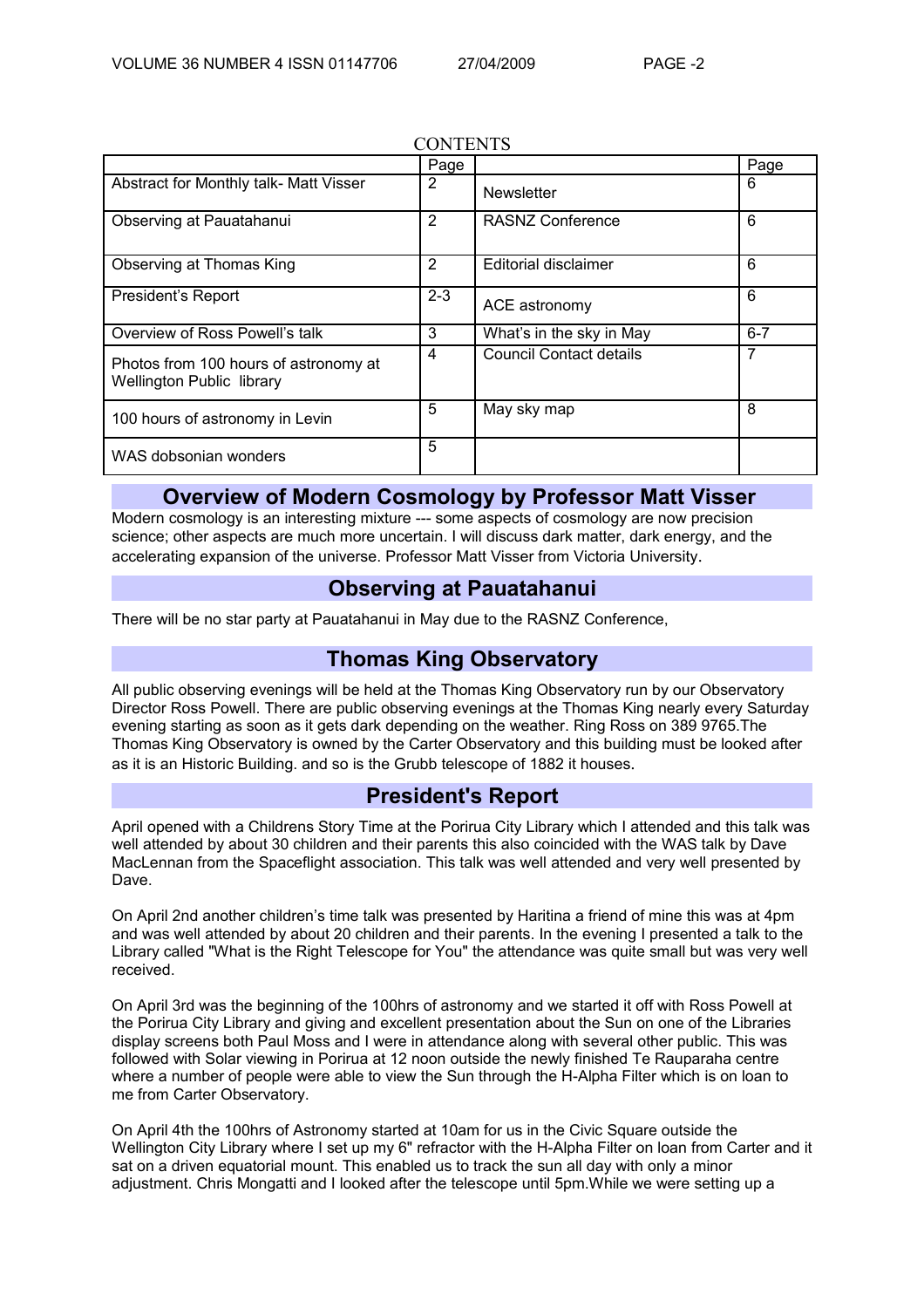stage was set up to host a variety of bands throughout the day. At 10am the local IWI arrived to present the Karakia for the official opening. Unfortunately the Mayor who was also to be present at the beginning was not able to be present until 12 noon. The Karakia went ahead anyway to a smaller than expected audience. The Sun was in the clear all morning but clouds were gathering and there were no Sun Spots and only a couple of small Flares.

At 12 noon the Mayor arrived and a large number of people had turned up although most of them were there for a couple of other events that were also happening in the square at the same time. Mayor Prendergast spoke of the International cooperation in the 100hrs event and that we in NZ were the first in the World to kick off the event she also mentioned about Carter Observatory that probably would not be opening until December this year and this marked the official opening of the 100hrs of Astronomy. I replied to the Mayors speech and thanked her for the official opening and I mentioned the program for the day and encouraged people to look at our display in the Library. While the show was going on outside inside the Library was a Solar display on a large Plasma screen and this was running views from the Soho Satellite of the active Sun and in the childrens area there was a large projection screen running views of the night sky continuously.

As it was only Chris Mongatti and I that was in attendance with the telescope and mine was the only telescope in operation as it had the H-Alpa filter. Paul Moss who was the 100hrs event organiser was busy organising the different bands that were scheduled to play throughout the day and he had a couple of other telescopes there but they had no filters for them. There was a que at the telescope all day which was clear in the morning but as the afternoon began the clouds started to close in and we were just looking between the breaks in the clouds. However we were able to satisfy most people with a view of the sun. About 1000 people looked through the telescope during the course of the day.

At 5pm I packed up my scope and moved out to Porirua where I was to run the evening event outside the new Te Rauparaha Arena from 7pm to 10pm. Chris set up the telescopes for the evening viewing in Civic Square with assistance from Paul and his Son and even Rebecca from the Library assisted with the telescopes. About another 300 people looked through the telescopes at the evening sky and had good views of the Moon and Saturn. The Civic Square event finished at 11pm and was well attended throughout the day. The Porirua event was much smaller than the Civic Square one and that was probably a good thing as I was getting quite tired by this stage. Diane our treasurer and young Patrick Sharp and Brenda Johnston were assisting at Porirua. Although we had passing cloud we still had some good views of the Moon and Saturn. Only a small number of about 30 people came to look through the telescopes that Diane and Brenda had brought along.

The 100hrs continued on Sunday from 12 noon to 5pm and this was a blustery day with much passing cloud although Rebecca from the Library and me along with Paul Moss managed to show 60 people through the telescope at the Sun. We used a counter. This ended the 100hrs of Astronomy event.

On Wednesday the 15th Ross Powell assisted by Frank Andrews who ran a quiz presented a talk to the Wellington City Library.

## **OVERVIEW OF ROSS POWELL'S TALK by FRANK ANDREWS**

Ross Powell presented an interesting, stimulating and illustrated talk to an enthusiastic audience at the Wellington City Library on the evening of Wednesday 15 April. A near capacity crowd of enthusiastic people numbering about 47 listened as Ross described each planet and it's natural satellites in detail outlining why, while being different from each other, still form a closely related family. These differences are due to two main factors: mass and distance from the Sun. He also explained why the Earth is the only planet to have a significant quantity of Oxygen in it's atmosphere. He discussed theories which may explain the origin of planetary rings around the four largest and most massive planets. At the end of the talk their were a number of interesting questions and Frank Andrews then ran a short quiz of fourteen questions which were designed to get the audience discussing aspects of what they had heard and seen. It was very noticeable that the children present were often the first to answer the questions and and ask questions of their own. This was a very enjoyable evening and a number of people took away WAS membership forms.

A big thankyou to Ross and Frank for their excellent presentations at Wellington City Library.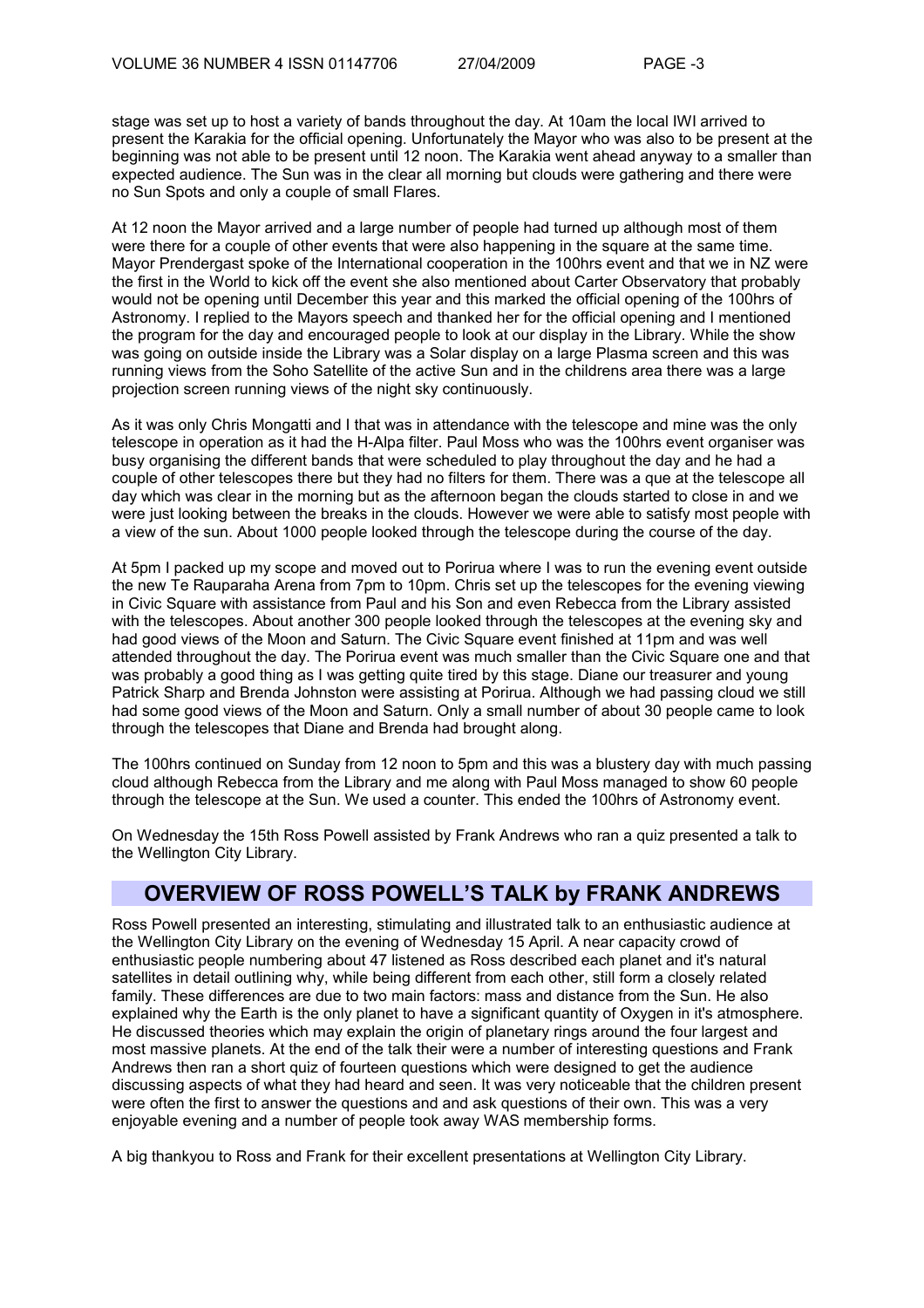

**100 Hours of Astronomy at the Wellington Public Library**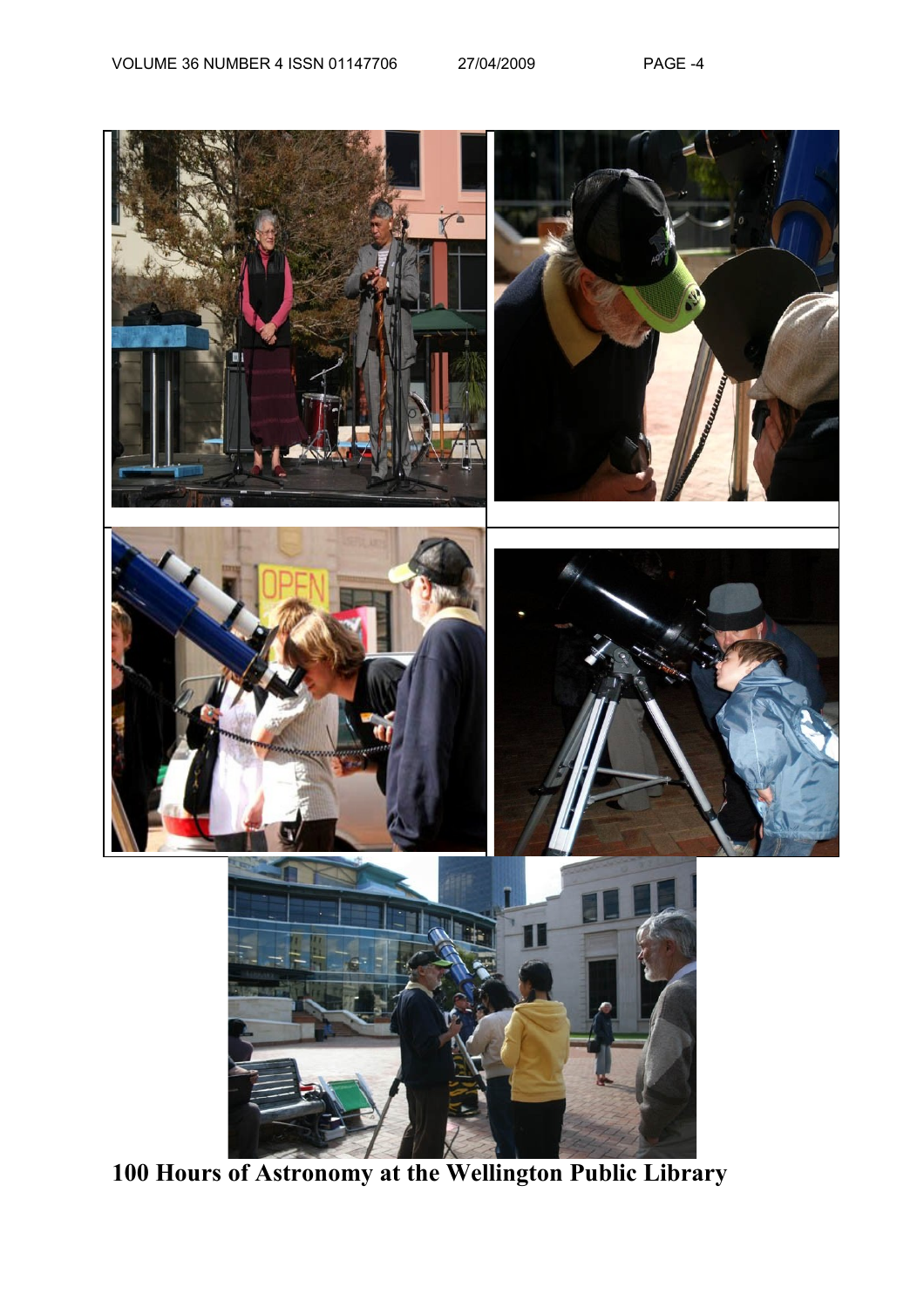#### **100 hours of astronomy in Levin by Michael Stapel**

On Saturday  $4<sup>th</sup>$  of April the Levin Stargazers treated the public to a true star party. It happened at the Levin Adventure Park, the same venue as the successful star party in March, where the by now world famous photo was taken by Paul Moss. Ron Fisher was the motor behind this event, pulling it all together, winning support from local businesses, getting the word out through local media, and ensuring the event's success.

Preparations on site started at 6pm on the day. Ron explained where to set up the telescopes. There was a great turn out from the Levin Stargazers, and John Talbot and Frank Andrews from WAS were there too. A special desk was created for the public to register for the event. By registering one also went into the draw for a new AstroNZ 6" Dobsonian telescope – a great prize! Frank gave a lecture about Mars in the community centre in the same park, it was a full house. It even interested my wife, who is usually not into "all this stargazing"!

All in all there were approximately 15 telescopes set up of many types and sizes. I was running two telescopes set up next to each other. One was a WAS 6" Dobsonian with a 16mm eyepiece trained on Saturn, which I currently rent from WAS (much recommended!). Aside from Saturn and its almost side-on rings, it also revealed the moons Titan, Iapetus, Rhea and a hint of a rather faint Dione. The other telescope was a 70mm Skywatcher refractor with a 25mm eyepiece trained on the Moon. The above eyepieces were selected to keep Saturn and the Moon in view long enough for one or two people to look at it before adjustment was needed, and to allow for enough time to talk. This setup worked fine, it was easy to keep both telescopes going non-stop, which was needed as there were queues for every telescope.

There were 320 registrations on the night, however it is estimated well over 500 people actually attended, which is truly extraordinary! People of all ages were there, and as many women as men. The people flocking to the park were very enthusiastic and keen, and asked many good questions. It blew me away! It was great to meet Ron and the Levin Stargazers, and I congratulate them with this very successful event. It resulted in a whopping 85 new members for the Levin Stargazers – absolutely awesome!

#### **WAS Dobsonian wonders unlock the universe by Michael Stapel**

Amongst the many activities and facilities WAS sports several 6" dobsonian telescopes which can be rented by members. In March I took up this opportunity. At the Telescope Workshop event at the Carter Observatory, Brenda Johnston handed over one of the 6" "dobbies" along with valuable guidelines on how to use it and store it.

Over the past years I've concentrated on observing with binoculars and planispheres and star charts, at times using a 70mm Alt-Az refractor to observe the planets. Being reasonably new to astronomy, compared with many members at WAS, the dobsonian is a great way to become more familiar with telescopes. It is a simple mount, easy to operate, and very portable. The 6" dobsonian will fit in even the smallest car and is easy to set up. It offers a remarkable window into the universe, a great way to start a journey into astronomy.

Within a surprisingly short space of time I learned how to use this telescope. For the first time in my life several galaxies were spotted, to begin with the M104 Sombrero galaxy in Virgo! The Eta Carinae nebula and the Orion Nebula look fantastic with both 9mm and 25mm eyepieces, after already having been in awe of them countless times through binoculars. The views are bright and sharp, the focuser works well, and the mount operates smoothly.

On the 4<sup>th</sup> of April I took the WAS dobsonian to the Levin 100 Hours of Astronomy event. Hundreds of visitors attended. Many people looked at Saturn and its moons through this telescope, and commented that it offered really clear views. I explained it was handmade by members of WAS.

I warmly recommend the newer members like me to consider the possibility to rent a dobsonian telescope from WAS. For enquiries please approach Brenda Johnston, or go to [www.was.org.nz](http://www.was.org.nz/) and click on "Get involved", where you'll find a section "Borrowing a telescope".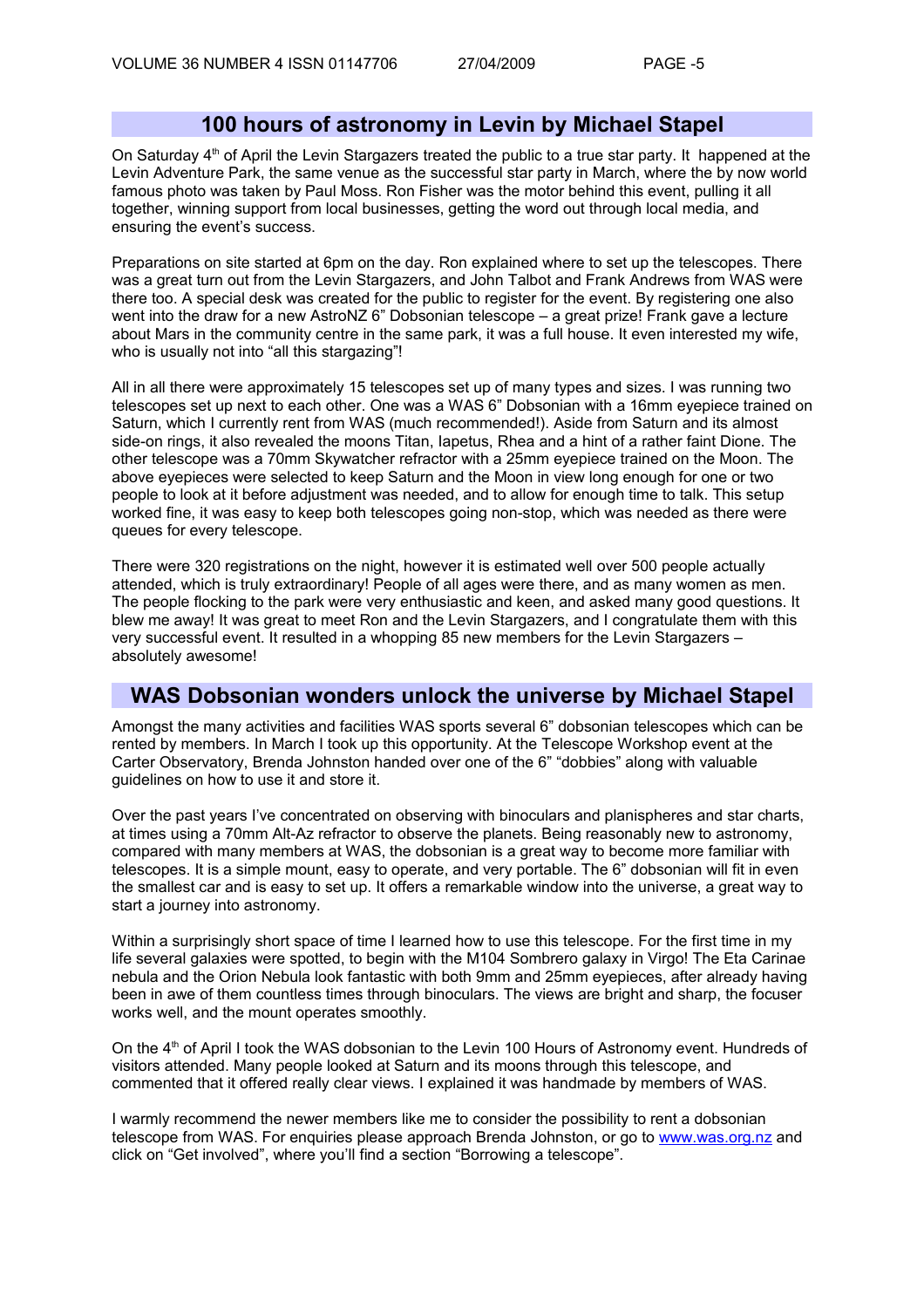#### **Newsletter**

We would like as many people as possible to receive the WAS Newsletter by Email as we are trying so save on printing costs and this will reduce our yearly amount spent on the newsletter considerably

#### **RASNZ Conference & Symposium**

The RASNZ conference will be run by the WAS at the Quality Inn on Cuba Street Wellington on May 22 till 26th. The RASNZ conference will run on the Sat & Sun while a Variable Star symposium will run on the Friday and on the Mon & Tues the Minor Planet & Occultation symposium will run. The cost to attend this event is \$80 per day per person. This will be a most interesting conference in this the IYA 2009.

#### **Editorial Disclaimer**

**Views expressed in this newsletter are not necessarily those of the Society as a whole.**

#### **ACE Astronomy by Vicki Irons**

Adult Community Education runs a course in basic Astronomy called "Seeing Stars" at Newlands College on a Monday evening. The course covers where to look for the main constellations and what can be expected in the heavens as each season's stars move through the sky. Star colours, conjunctions, retrograde movements and how to read planetary charts are also included. This course started last year and classes are getting bigger each time. The last one had 12 students. The summer courses have not been as exciting due to the curse of daylight saving. On the other hand daylight saving has stimulated discussion on where the Sun goes down and where the Moon goes down. During the course, progression of the setting Sun can easily be plotted. Simple experiments like Andy Dodson's Solarcam are used to show how much can be learned just through ongoing, accurate, observation.

Some students were keen and ventured up to the Thomas King Observatory on a fine Saturday night when Ross Powell, with his usual patience and extraordinary knowledge, was able to show Saturn, the Moon, and a rich variety of coloured stars and double stars. For these people it was their first opportunity to look through a refractor telescope. Learning about the difference between reflectors and refractors was an aspect of the course they found fascinating.

Everyone is welcome when the weather is fine on a Saturday (and sometimes Friday) night and Ross has a wealth of information he shares willingly. His double star collection is impressive and suitable expressions of appreciation were given.

Also contributing to the richness and variety of the course was Roland Idaczyk who gave an eloquent, illustrated, history of the "wow" planet Saturn. As this is so often a hook for amateur astronomers it worked brilliantly. This was followed by a star magnitude sighting which helped tie up the earlier part of the course. Despite the bright school lights, when counted from the shadows, stars of magnitude 5 were seen. So if you have someone that wants an enjoyable course to set them up for further sky enjoyment direct them to this. The next Seeing Stars Astronomy course starts at Newlands college Monday 4th May with tutor Vicki Irons.

### **The Evening Sky in May 2009. Information provided courtesy Alan Gilmore**

The brightest stars are mostly spread along a strip from the west then south of overhead and on into the southeast sky. **Sirius** is in the west with **Orion** below it. **Canopus** is southwest of the zenith. **Crux**, the Southern Cross, and the Pointers are in the south of overhead. **Saturn** is in the north at dusk, the brightest 'star' in that region. **Regulus**, the brightest star in Leo, is left of Saturn.

**Sirius** is the first star to appear at dusk. It is the brightest star in the sky because it is relatively close; nine light years\* away and 23 times brighter than the sun. Below it are **Rigel** and **Betelgeuse**, the brightest stars in **Orion.** Rigel is a blue-giant star 40 000 times brighter than the sun and much hotter. It is 800 light years away. Betelgeuse is a red-giant star, cooler than the sun but hundreds of times bigger; 9 000 times brighter than the sun and 400 light years from us. Between them is a line of three stars: Orion's belt. To southern hemisphere star watchers, the line of three makes the bottom of 'The Pot', now tipped on its side. **Crux**, the Southern Cross, is south of the zenith. Left of it are Beta and **Alpha Centauri,** often called 'The Pointers'. Alpha Centauri is the closest naked-eye star, 4.3 light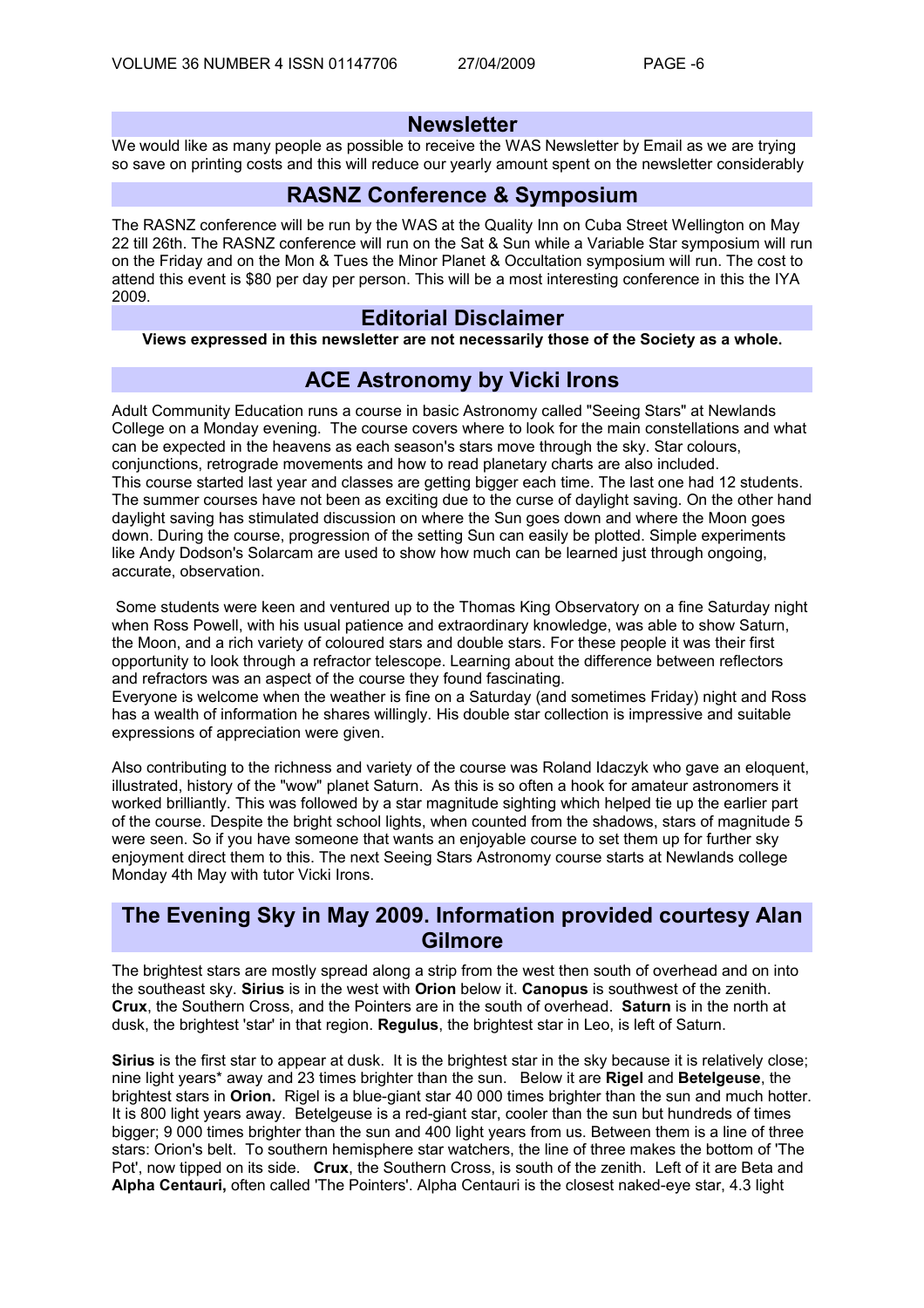years away. It is a binary star: two sun-sized stars orbiting each other in 80 years. Beta Centauri, like most of the stars in Crux, is a blue-giant star hundreds of light years away. **Canopus** is also very luminous and distant: 13 000 times brighter than the sun and 300 light years away.

Low in the east is the orange star **Antares**, marking the heart of the Scorpion. It is a red giant like Betelgeuse; 600 light years away and 19 000 times brighter than the sun. Red giants are dying stars; wringing the last of the thermo-nuclear energy out of their cores. Big ones like Antares and Betelgeuse will end in massive supernova explosions in a few million years. **Arcturus**, in the northeast, is the brightest red star in the sky but is much closer than the red-giants previously mentioned. It appears to have once belonged to a small galaxy that was absorbed into the Milky Way. Its orbit cuts across the general stream of stars circling the centre of our galaxy.

The **Milky Way** is brightest in the southeast toward **Scorpius** and **Sagittarius**. In a dark sky it can be traced up the sky past the Pointers and Crux, fading toward Sirius. The Milky Way is our edgewise view of the galaxy, the pancake of billions of stars of which the sun is just one. The thick hub of the galaxy, 30 000 light years away, is in Sagittarius. The nearby outer edge is by Orion. A scan along the Milky Way with binoculars shows many clusters of stars and some glowing gas clouds, particularly in the **Carina** region, to the right of Crux, and in Scorpius.

The Clouds of Magellan, **LMC** and **SMC**, are midway down the southern sky, easily seen by eye on a dark moonless night. They are small galaxies. The Large Magellanic Cloud is about 160 000 light years away and is about 5% the mass of our Milky Way galaxy. The Small Cloud is around 200 000 light years away and 3% the mass of our galaxy. That's still many billions of stars.

**Saturn's** rings are nearly edge on to us this year. They appear as a thick line through the planet. In steady seeing one can see the shadow of the rings as a dark line across Saturn. Some of Saturn's moons cross in front of the planet and disappear behind it. The shadow of Titan, Saturn's biggest moon, might be seen on Saturn in the evenings of May 15 and 31st. Titan disappears into Saturn's shadow on May 7 at 7:23 and May 23 at 6:30.

Jupiter, not shown, rises in the southeast about midnight. It looks like a very bright golden star shining with a steady light. Binoculars show the disk of Jupiter. A small telescope shows its four bright moons. Brilliant Venus rises due east after 3 a.m. It is bright enough to cast shadows in dark locations. Mars is the reddish star just below Venus. At the end of May Mercury begins a morning sky appearance well below and right of Mars.

| COUNCIL OF THE WELLINGTON ASTRONOMICAL SOCIETY INC. |                           |                |                               |  |  |
|-----------------------------------------------------|---------------------------|----------------|-------------------------------|--|--|
| P.O.Box 3126 Wellington                             |                           |                |                               |  |  |
| Website at www.was.org.nz                           |                           |                |                               |  |  |
| President                                           | Gordon<br>Hudson          | Ph 236 5125    | gordon@kpo.org.nz             |  |  |
| Vice-President                                      | Roger Butland             | Ph 478 0419    | roger.j.butland@xtra.co.nz    |  |  |
| Secretary                                           | Ross Powell               | Ph 389 9765    | rossapowell@hotmail.com       |  |  |
| Treasurer                                           | Diane<br>Zemanek          | Ph 237 8191    | diane.zemanek@axon.co.nz      |  |  |
| Newsletter<br>Editor                                | <b>Brenda</b><br>Johnston | Ph 478-9008    | bbajphnston@gmail.com         |  |  |
| Committee                                           | <b>Frank Andrews</b>      |                | frank.andrews@paradise.net.nz |  |  |
|                                                     | Chris Mongatti            | 021 890 222    | chrismon@xtra.co.nz           |  |  |
|                                                     | Patrick Sharp             |                | shortsharp@paradise.net.nz    |  |  |
|                                                     | John Talbot               | Ph 04 293 4620 | john.talbot@xtra.co.nz        |  |  |
| <b>Positions</b><br>Outside<br>Council              |                           |                |                               |  |  |
| Email<br>newsletter                                 | Murray Forbes             |                | murray.forbes@paradise.net.nz |  |  |
| Membership                                          | Lesley Hughes             | Ph 472 5086    | hpwas@hugpar.gen.nz           |  |  |